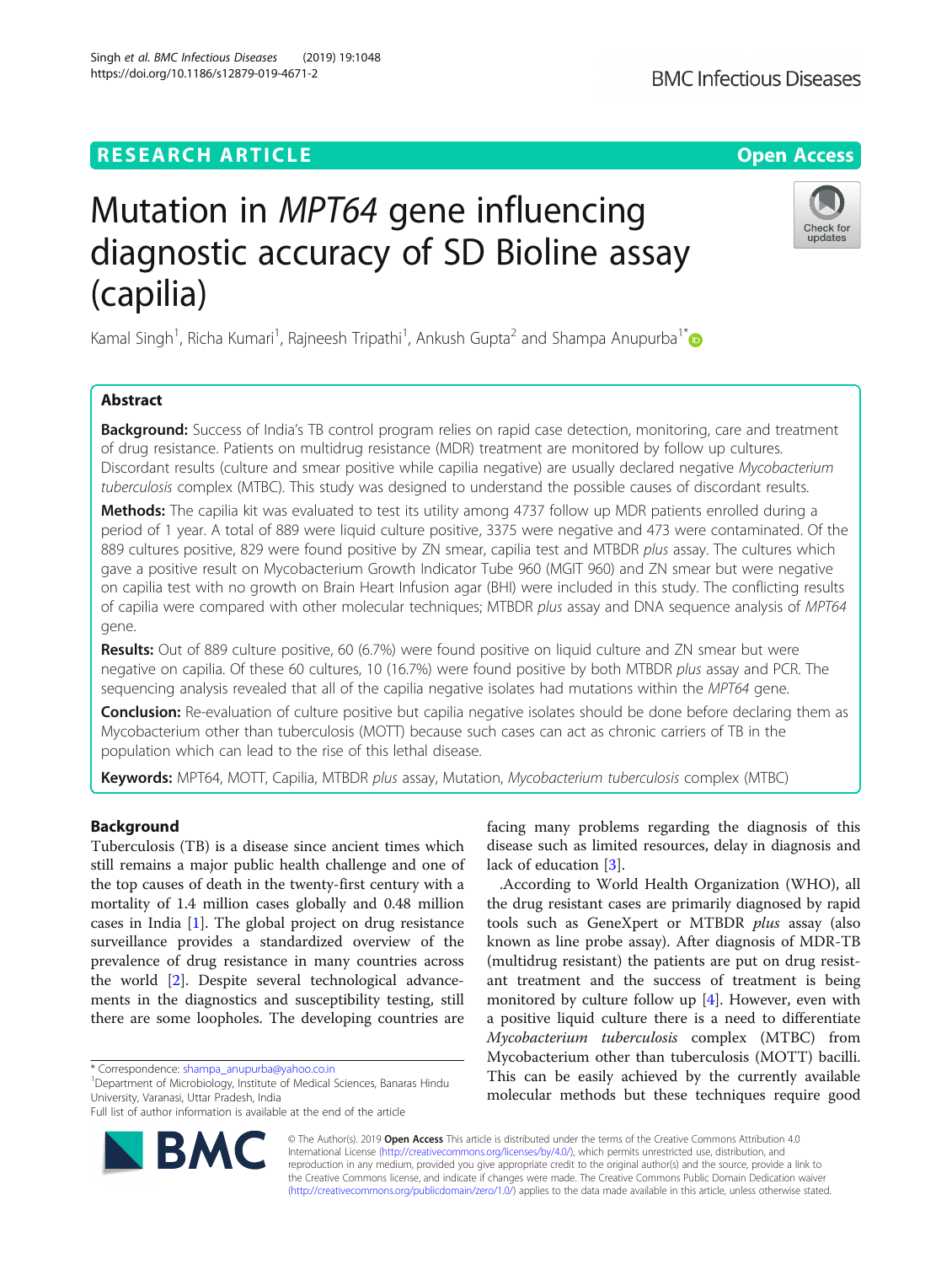infrastructure and skilled human resources [[5,](#page-5-0) [6\]](#page-5-0). Thus a rapid, sensitive and simple test for quick identification of the MTBC is necessary for accurate diagnosis and proper treatment of the disease.

Recently, rapid methods of identifying MTBC from the Acid-fast bacilli (AFB) smear-positive cultures are possible by TB-Neo assay (Tauns Laboratories, Inc., Numazu, Japan) and the SD Bioline TB Ag MPT64 assay (capilia) (Standard Diagnostics, Yongin-si, Gyeonggi-do, Republic of Korea). These assays have the advantage of being inexpensive, easy to use and readily available, even in lowresource settings [\[7\]](#page-5-0). They are easily stored at room temperature and allow results from positive cultures within 15 min [[8](#page-5-0)].Capilia is an MPT64 based, simple and rapid immuno-chromatographic identification test for the MTBC that uses mouse monoclonal anti-MPT64. The MPT64 is one of the major culture filtrate protein (24 kDa) encoded by the RD2 region gene [\[9](#page-5-0)]. However some discrepancies in capilia have been reported in previous studies  $[8, 10-16]$  $[8, 10-16]$  $[8, 10-16]$  $[8, 10-16]$  $[8, 10-16]$ . Follow up cultures from TB patients diagnosed to harbor resistant MTBC and started on MDR treatment were found positive in culture and microscopy but negative by capilia. In this regard the study was designed to elucidate the reason for such discordant results in capilia by comparing with other standard testing methods like MTBDR plus assay and DNA sequencing.

# Methods

# Study design and specimens

This was a cross-sectional study conducted in the Department of Microbiology, Institute of Medical Sciences, Banaras Hindu University, Varanasi. Present study is a part of routine diagnostic workflow under RNTCP (Revised National Tuberculosis Control Program). The collected specimens were first subjected to GeneXpert which detected rifampicin resistance (RR). Since RR is a surrogate marker for MDR TB, diagnosis of MDR TB was based on GeneXpert only. Routine cultures were performed to monitor the response to MDR TB treatment. During 1 year follow up of MDR patients (total 4737) 889 were liquid culture positive, 3375 were negative and 473 were contaminated. Of the 889 cultures positive, 829 were found positive by ZN smear, capilia test and MTBDR plus assay. The cultures which gave a positive result on MGIT 960 and ZN smear but were negative on capilia test with no growth on Brain Heart Infusion (BHI) agar were included in this study. Further evaluation of negative capilia results was done in this study.

# Specimen processing and culture

The collected specimens were decontaminated as described elsewhere [[17,](#page-5-0) [18\]](#page-5-0). Briefly, specimens were decontaminated using N-acetyl-L-cysteine and sodium hydroxide (NALC-NaOH) method. The decontaminated

sediments were inoculated into BD BACTEC MGIT 960 automated liquid culture system, until the instrument gave positive result or kept for 6 weeks.

## Identification of positive cultures by capilia

All the cultures that were positive by MGIT 960 were subjected to direct ZN smear microscopy and capilia.

# Genomic DNA extraction

DNA extraction was performed in the BSL-3 laboratory from the AFB positive culture as previously described with some modifications [[19,](#page-5-0) [20\]](#page-5-0). In brief, CTABchloroform method was used for DNA extraction from 1 mL of MGIT culture. The quality and quantity of DNA were analyzed with the help of spectrophotometer (Thermo Scientific NanoDrop 2000).

# GenoType MTBDR plus assay

The GenoType MTBDR *plus* (line probe assay) was performed in three separate rooms, according to the manufacturer's (HainLife science, Nehren, Germany) instructions. There are three steps for MTBDR plus assay, first DNA extraction from culture isolates, second amplification of rifampicin resistance determining region (RRDR) region by Multiplex PCR and reverse hybridization. Multiplex PCR was performed using a 45 μl amplification mix consisting of 10 μl AM- A and 35 μl AM-B. The 5 μl DNA template was added to each tube in a separate room and amplification was performed with the final volume of 50 μl using a thermal cycler and amplification protocol provided by Hain Lifescience. Reverse hybridization was performed in Twin-Cubator as per manufacturer's instructions. After completion of hybridization, the strips were washed, removed and fixed to GenoType MTBDR *plus* assay worksheet for interpretation [[21](#page-5-0)].

## PCR for MPT64 gene

Primers for PCR were designed in house to amplify MPT64 gene from flanking region (Table [1\)](#page-2-0). Reaction mixture was prepared containing 2.5 μl of 10X reaction buffer (GeNei, Bangalore, India), 2 μl of 200 M concentrations of each of the deoxynucleoside triphosphates (dNTPs) (GeNei, Bangalore, India), 0.3 μl of 5 U Taq DNA Polymerase (GeNei, Bangalore, India), 1 μl of the each oligonucleotide primers MPTF and MPTR (10 pmol each) (GeNei, Bangalore, India), 5 μl (50 ng) of the DNA template and milli Q to maintain the final volume of 25 μl. The following reaction conditions was used for amplification: initial denaturation at 95 °C for 5 min, 30 cycles of 95 °C for 30 s, 59 °C for 45 s, 72 °C for 45 s and a final elongation step at 72 °C for 10 min. The H37Rv was used as positive control and PCR grade water was used as a negative control.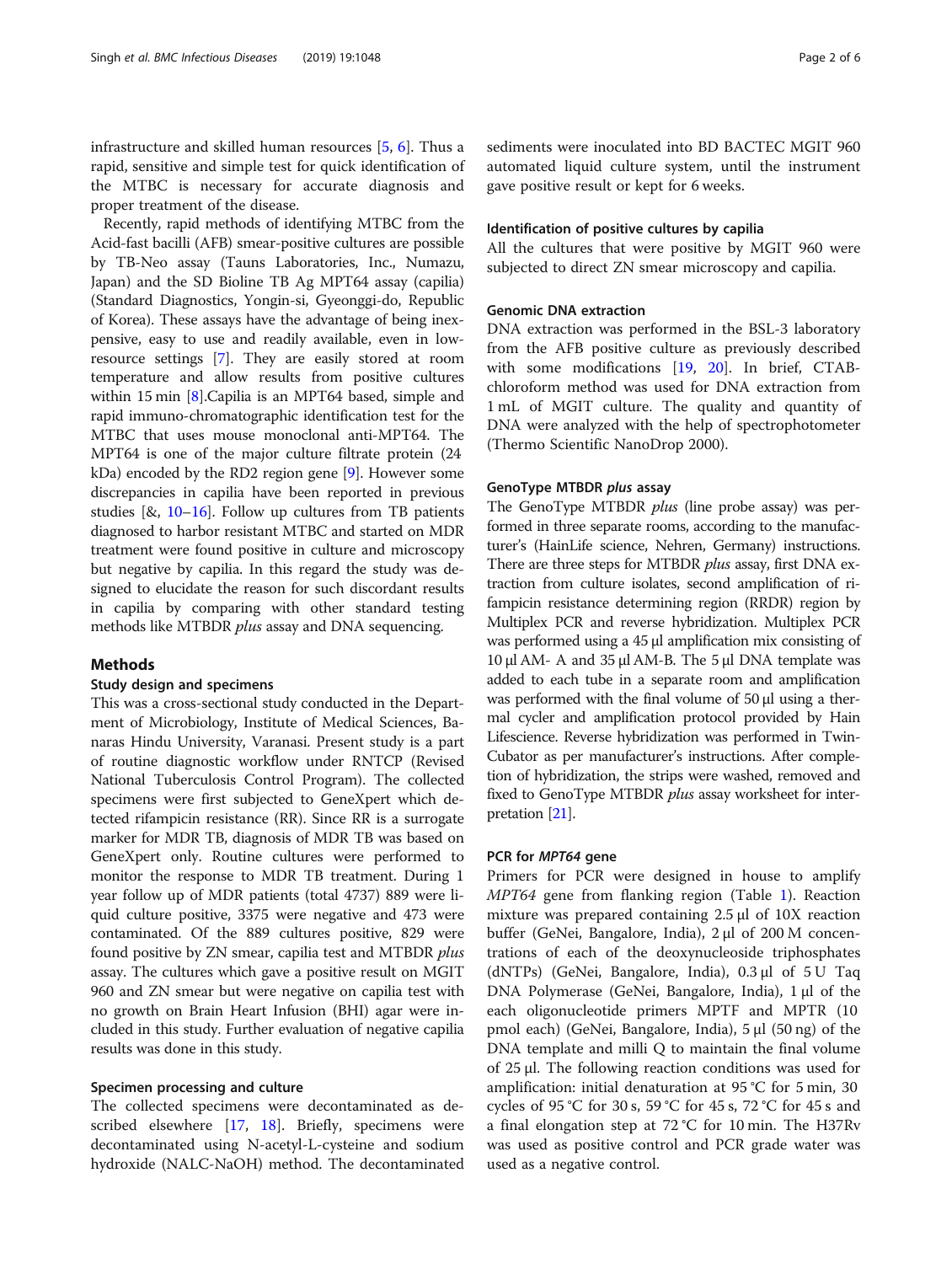<span id="page-2-0"></span>Table 1 Oligonucleotide used as primer for amplification of MPT64 gene PCR

| Gene          | Primer sequence(5-3)      | Product<br>size | Reference |
|---------------|---------------------------|-----------------|-----------|
| MPT64 forward | ACCGAACACTCATT            | 771 bp          | In this   |
| (MTPF)        | <b>TCCGC</b>              |                 | study     |
| MPT64 reverse | CTACTCCCGGAGGAATTT 771 bp |                 | In this   |
| (MTPR)        | CG                        |                 | study     |

# Sequencing of MPT64 gene

For sequencing the MPT64 region was amplified with the help of MPTF and MPTR primers. Product size was confirmed by agarose (2%) gel electrophoresis and sent for sequencing.

# Sequence data analysis

The sequence of 1 control (H37Rv) and 10 mutants obtained were analyzed by using BioEdit version 7.0.5.3 software tool. All the mutant sequences were compared with the control (H37Rv) sequence by using Clustal W multiple sequence alignment on BioEdit software and the mutations in the nucleotide sequences were marked. After nucleotide sequence analysis both the control (H37rv) and mutant nucleotide sequences were in-vitro translated on ExPASY translate. The in-vitro translated sequences of both control (H37Rv) and mutant proteins were also analyzed by Clustal W multiple sequence alignment on BioEdit software and also the mutations in the protein sequences were marked.

## Statistical analysis

The sensitivity and specificity of capilia was calculated using 2018 MedCalc software (version: bvba). GenoType MTBDR *plus* Assay was taken as gold standard.

# Results

In this study, there were a total of sixty follow up cases from whom the specimens were positive on liquid culture and ZN smear but negative by capilia test. Of these 60 cases, 38 (63.3%) were males and 22 (36.7%) were females. Mean age of the study subjects was  $27.6 \pm 7.9$ years. 35 (58.3%) patients were in the intensive phase of MDR treatment, whereas remaining 25 (41.7%) were in the continuation phase. Out of 60 capilia negative cultures, 10 (16.7%) were found positive by MTBDR plus assay and PCR (Fig. 1). The remaining 50 cultures that were negative by both capilia and MTBDR plus assay were probably MOTT.

In order to identify and characterize the discrepancies in the results of capilia, 10 positive cultures and 1 control (H37Rv) were analyzed by sequencing MPT64 gene. In our study, the sequence analysis revealed that three major positions of the MPT64 gene had mutated by either deletion or insertion of nucleotide. In 40% of the mutant positive cultures (K1, K3, K6 and K9) deletion of G nucleotide was found at 26th position in the MPT64 gene, leading to frameshift mutation from 9th amino acid until a stop codon occurred after 41st amino acid. Interestingly, in another 40% of the mutant positive cultures (K2, K4, K5 and K8) deletion of C nucleotide at

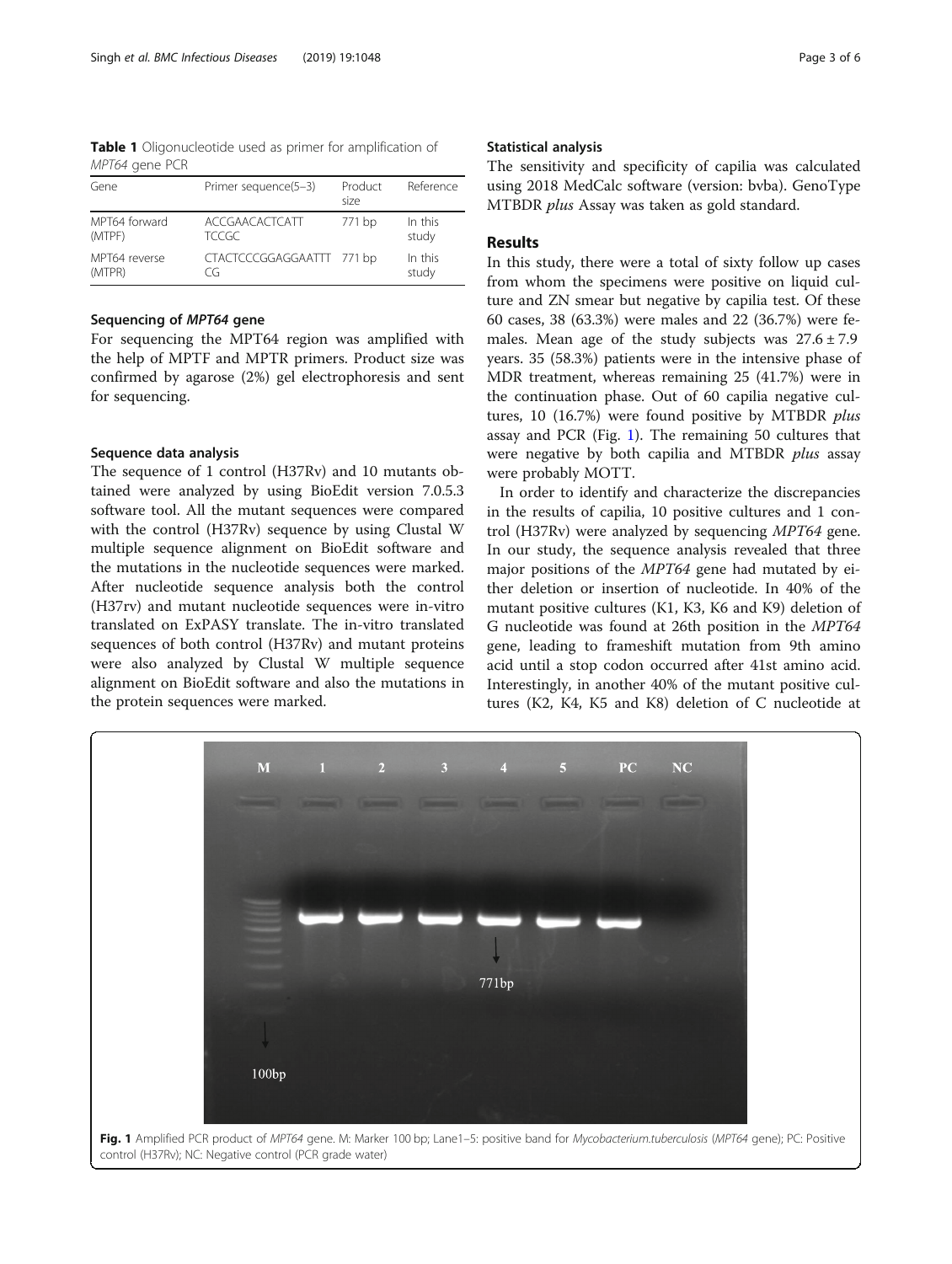37th position in the MPT64 gene was present, leading to frameshift mutation from 13th amino acid until a stop codon occurred either after 41st amino acid in 3 mutant positive culture (K2, K5 and K8) or after 37th amino acid in 1 mutant positive culture (K4). However, in the remaining 20% mutant positive cultures(K7 and K10) there was an insertion of G nucleotide at the 6th position leading to a frameshift mutation from  $3<sup>rd</sup>$ amino acid until a stop codon occurred after 88th amino acid in 7th positive culture(Table 2). The sensitivity, specificity, positive predictive and negative predictive values of the capilia test (95% CI) were found to be 98.81% (97.82 to 99.43%), 100% (92.89 to 100%), 100 and 83.33% (72.97 to 90.25%) respectively (Table [3](#page-4-0)).

# **Discussion**

Despite recent advances in tuberculosis research, its diagnosis still remains a global challenge. Nowadays rapid identification and diagnosis of MTBC is based on MTBDR plus assay, GeneXpert and culture followed by capilia. Although these techniques are sensitive, still there are some loopholes. MTBDR *plus* assay has been developed for the detection of MTBC as well as resistance to rifampicin and isoniazid (RIF and INH). However, it requires dedicated equipment and technical expertise. In recent times MTBC from MGIT positive cultures are detected with the help of rapid immunochromatographic tests like TB-Neo assay and SD Bioline TB Ag MPT64 assay (capilia). However, there are a few studies showing that capilia test can give false negative result  $[8, 11-16]$  $[8, 11-16]$  $[8, 11-16]$  $[8, 11-16]$ . A previous study reported that MPT64 used in SD Bioline TB Ag MPT64 assay (capilia) and the gene encoding MPB64 (Capilia TB-Neo assay) to be identical except for one silent mutation [\[22\]](#page-5-0). In present study we found such cases which were capilia negative. We compared capilia results with microscopy, MTBDR plus assay and PCR.

In this study we got 10 (16.67, 95% CI 8.7–28.98) capilia negative results among 60 culture positive samples which confirmed positive by MTBDR plus assay and PCR. Monde et al., 2013 reported 4/52 (7.69%) capilia negative isolates that were identified as MTBC by LPA [[11\]](#page-5-0). In another report 6/247 (2.47%) isolates tested negative by capilia but positive by biochemical tests [\[12](#page-5-0)]. Reports from Japan suggested that 12/381 (3.15%) capilia TB negative isolates were positive by accuprobe and DNA-DNA hybridization test [\[13\]](#page-5-0). Gomathi et al., 2012 compared the results of capilia negative samples with conventional biochemical tests and found 66/114 (57.8%) as positive by conventional methods [\[14](#page-5-0)].

The discrepancies in the results of capilia were extensively evaluated by DNA sequencing of MPT64 region. In 7 positive cultures of our study stop codon occurred after 41st amino acid due to mutation and in 2 other positive cultures stop codon occurred at 38th and 88th amino acid. In 1 positive culture, insertion of G nucleotide caused a frame-shift mutation, while Hirano et al., 2004 reported the mutation in the MPB64 gene due to

**Table 2** Detail illustration of mutations in MPT64 gene and their effects in capilia negative cultures

| Sample<br>Number | Liquid<br>Culture | ZN<br>Smear | Capilia | MTBDR plus<br>assay | Mutation                    | Phenotypic effect                                                              |
|------------------|-------------------|-------------|---------|---------------------|-----------------------------|--------------------------------------------------------------------------------|
| K1               | $^{+}$            | $^{+}$      |         | $^{+}$              | 26th position G<br>deletion | Frameshift from 9th amino acid leading to stop codon after<br>41st amino acid  |
| K <sub>2</sub>   | $+$               | $^{+}$      |         |                     | 37th position C<br>deletion | Frameshift from 13th amino acid leading to stop codon after<br>41st amino acid |
| K <sub>3</sub>   | $^{+}$            | $^{+}$      |         |                     | 26th position G<br>deletion | Frameshift from 9th amino acid leading to stop codon after<br>41st amino acid  |
| K4               | $^{+}$            | $+$         |         |                     | 37th position C<br>deletion | Frameshift from 13th amino acid leading to stop codon after<br>37th amino acid |
| K5               | $+$               | $^{+}$      |         | $^{+}$              | 37th position C<br>deletion | Frameshift from 13th amino acid leading to stop codon after<br>41st amino acid |
| K6               | $+$               | $+$         |         |                     | 26th position G<br>deletion | Frameshift from 9th amino acid leading to stop codon after<br>41st amino acid  |
| K7               | $+$               | $^{+}$      |         |                     | 6th position G<br>insertion | Frameshift from 3rd amino acid leading to stop codon after<br>88th amino acid  |
| K8               | $+$               | $^{+}$      |         |                     | 37th position C<br>deletion | Frameshift from 13th amino acid leading to stop codon after<br>41st amino acid |
| K9               | $\! + \!\!\!\!$   | $+$         |         | $^{+}$              | 26th position G<br>deletion | Frameshift from 9th amino acid leading to stop codon after<br>41st amino acid  |
| K <sub>10</sub>  | $+$               | $^{+}$      |         | $^{+}$              | 6th position G<br>insertion | Frameshift from 3rd amino acid leading to stop codon after<br>88th amino acid  |
| K11 (Control)    | $^{+}$            | $^{+}$      | $^{+}$  | $^{+}$              | No mutation                 |                                                                                |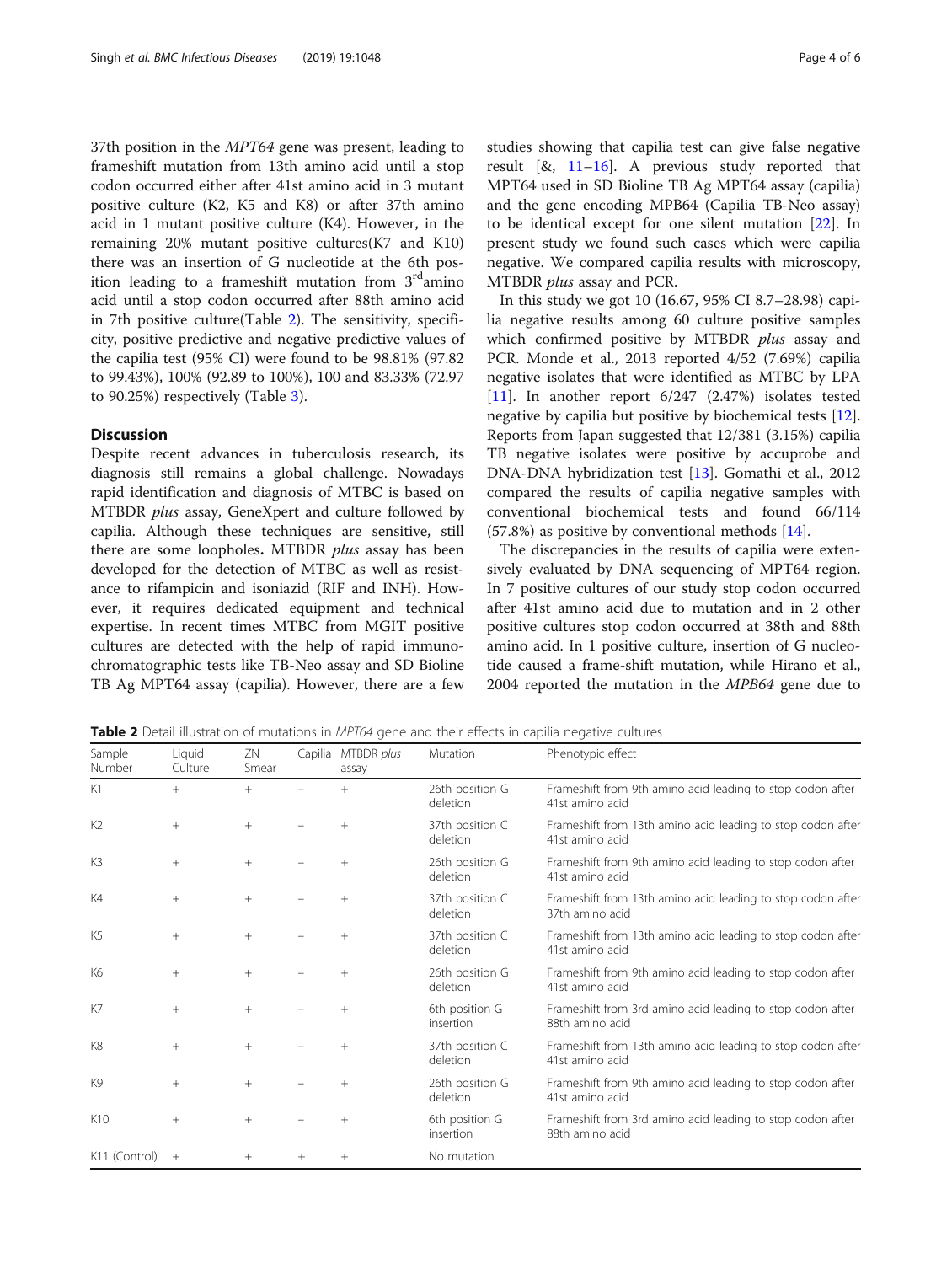| MTBDR plus assay | Capilia test |          | Total | Sensitivity = $98.81$ | 95% CI          |  |
|------------------|--------------|----------|-------|-----------------------|-----------------|--|
|                  | Positive     | Negative |       |                       | 97.82 to 99.43% |  |
| Positive         | 829          | 10       | 839   | Specificity = $100$   | 92.89 to 100%   |  |
| Negative         |              | 50       | 50    | $PPV = 100$           |                 |  |
| Total            | 829          | 60       | 889   | $NPV = 83.33$         | 72.97 to 90.25% |  |

<span id="page-4-0"></span>Table 3 Performance of capilia test as compared to MTBDR plus assay

the stop codon in 2 different strains at nucleotides 278 to 280 and 400 to 402 and in five strains observed the deletion of C-terminal 58 amino acids [[13\]](#page-5-0). In a study by Ngamlert et al., 2009 mutations in the MPB64 gene were detected in 5 isolates where 63 bp deletions at 196 bp and in one isolate 2 bp insertion at 436 bp [[12](#page-5-0)]. Similarly, Ming-chih et al., 2011 study showed that 2 false negative isolates revealed a 63 bp deletion at position 196 in the MPB64 gene in both isolates [\[15](#page-5-0)]. Hillemann et al., 2005 also reported mutation in MPB64 gene, insertion of 1 bp created a frame-shift, nucleotide exchange resulting in a stop codon, and also disruption of the sequence due to an insertion of a copy of IS6110 [\[16](#page-5-0)]. Yan et al., 2015 reported mutation of 63-bp deletion and single base mutation in MPT64 gene on MTB diagnosis [\[10](#page-5-0)]. Differences in finding of genetic alterations in this study as compared to other reports are possibly due to genotypic variation of strains.

Hence, our study indicates that three nucleotide positions viz., 3rd, 26th & 37th are very critical in the Indian scenario and have either insertion or deletion leading to frameshift. However, besides these three critical positions some additional mutations were also detected in the mutant positive cultures leading to further changes in the frame. All these mutations have lead to the expressions of a 41 amino acid long peptide in 70% of the mutant positive cultures which are entirely different from the wild type MPT64 protein. The remaining 30% of the mutant positive cultures had different phenotypic expression of the peptides due to additional mutation.

Thus, it is quite evident from our results that the mutant positive cultures with 41 amino acid long MPT64 protein in majority of cases had changes incorporated after 3rd, 9th & 13th amino acids due to frameshift which lead to no immuno-chromatographic identifications with monoclonal anti-MPT64 antibody of the capilia test.

One limitation of the study was that we did not perform conventional biochemical tests on culture and capilia positive isolates. Further identification of the MOTT strains is being carried out.

# Conclusions

In conclusion, genetic alteration in MPT64 gene could be a major cause of false negative results of capilia test. Therefore, these mutations must be considered before

implementing the antibody based capilia test for routine diagnosis as they can influence the test performance. Such cases can act as chronic carriers of TB in the population leading to rise of this lethal disease.

#### Abbreviations

BHI: Brain Heart Infusion agar; DST: Drug sensitivity testing; LPA: Line Probe Assay; MGIT: Mycobacterium Growth Indicator Tube; MOTT: Mycobacterium other than tuberculosis; MTB: Mycobacterium tuberculosis; MTBC: Mycobacterium tuberculosis complex; NALC-NaOH: N-acetyl-L-cysteine and sodium hydroxide; RIF&INH: Rifampicin & isoniazid; RNTCP: Revised National Tuberculosis Control Program; RR: Rifampicin resistance; RRDR: Rifampicin resistance determining region; WHO: World Health **Organization** 

#### Acknowledgements

Authors acknowledge Foundation of Innovative New Diagnostics (FIND) India for logistic support.

#### Authors' contributions

KS, RK, RT, and SA designed the study. KS, RK, RT and AG collected and analyzed data. KS, RK, RT, AG and SA interpreted the results. KS primarily wrote the manuscript. KS, RK, RT, AG and SA provided valuable insight for revising the manuscript. All authors read and approved the final manuscript.

#### Funding

The current study is not supported by any funding agency.

#### Availability of data and materials

The datasets generated and/or analyzed during the current study are not publicly available due confidentiality agreement at the department of microbiology, Institute of Medical Sciences, Banaras Hindu University but are available from the corresponding author on reasonable request.

#### Ethics approval and consent to participate

This study has been ethically approved by the Institute ethical committee of Institute of Medical Sciences (Ethical committee No-ECR/Bhu/Inst/UP/2013/ Re-registration-2017 dt. 31.01.2017 and Approval No- Dean/2018/EC/322), Banaras Hindu University, Varanasi. The given ethics committee waived the need for written consent since all the samples used were collected during the course of routine medical care based on clinicians' request.

#### Consent for publication

Not applicable.

#### Competing interests

The authors declare that they have no competing interests.

### Author details

<sup>1</sup>Department of Microbiology, Institute of Medical Sciences, Banaras Hindu University, Varanasi, Uttar Pradesh, India. <sup>2</sup>Department of Biochemistry, Institute of Science, Banaras Hindu University, Varanasi, Uttar Pradesh, India.

# Received: 5 March 2019 Accepted: 29 November 2019 Published online: 11 December 2019

#### References

Stop TB. Partnership: a partnership hosted by United Nations at UNOPS; 2015. [http://stoptb.org/assets/documents/global/plan/GlobalPlanToEndTB\\_](http://stoptb.org/assets/documents/global/plan/GlobalPlanToEndTB_TheParadigmShift_2016-2020_StopTBPartnership.pdf) [TheParadigmShift\\_2016-2020\\_StopTBPartnership.pdf.](http://stoptb.org/assets/documents/global/plan/GlobalPlanToEndTB_TheParadigmShift_2016-2020_StopTBPartnership.pdf)